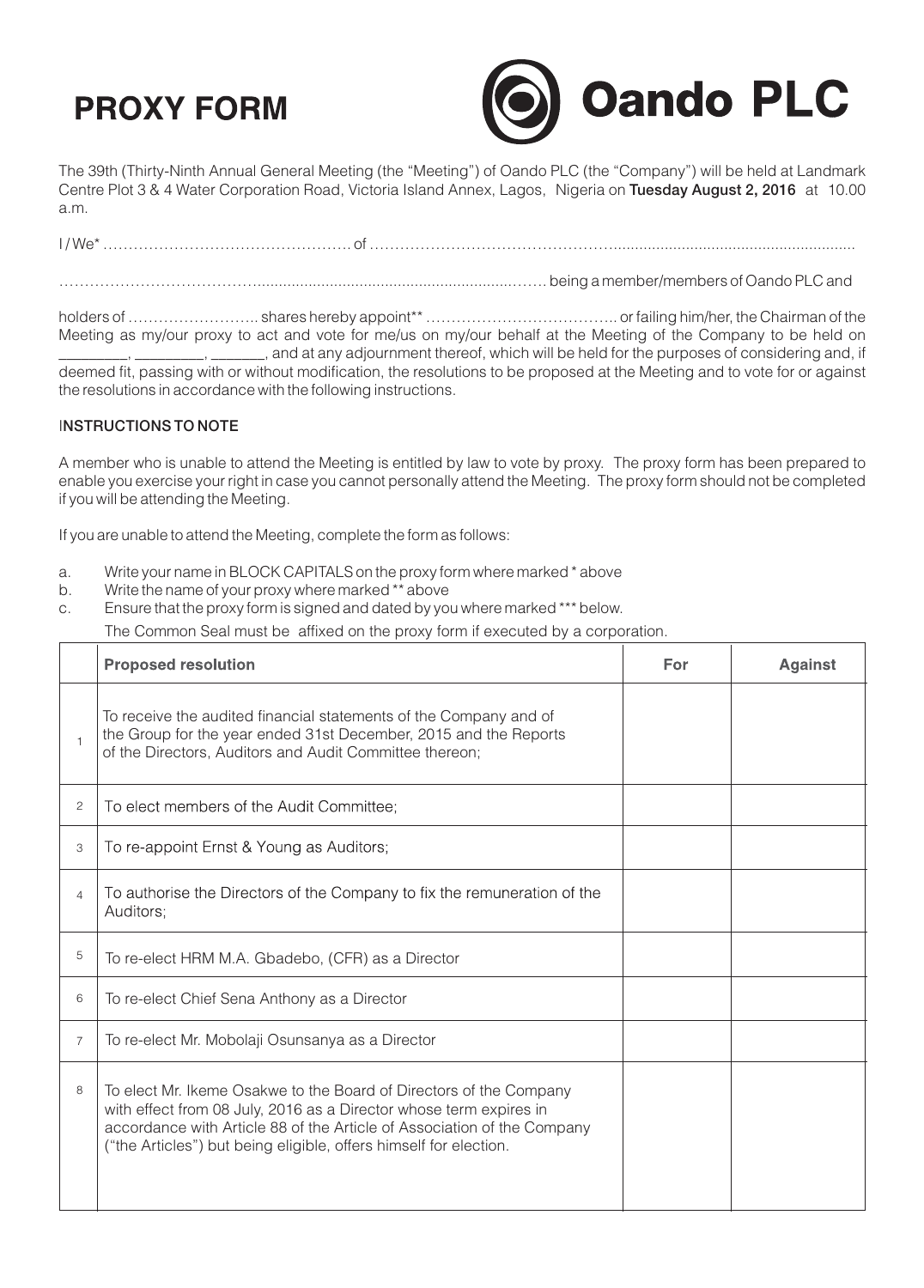|    | <b>Proposed resolution</b>                                                                                                                                                                                                                                                                                                                                         | For | <b>Against</b> |
|----|--------------------------------------------------------------------------------------------------------------------------------------------------------------------------------------------------------------------------------------------------------------------------------------------------------------------------------------------------------------------|-----|----------------|
| 9  | To elect Mr. Ademola Akinrele, SAN to the Board of<br>Directors of the Company with effect from 08 July, 2016<br>as a Director whose term expires in accordance with<br>Article 88 of the Article of Association of the Company<br>("the Articles") but being eligible, offers himself for election.                                                               |     |                |
| 10 | To consider, and if approved, to pass, with or without<br>modification, the following ordinary resolution to fix the<br>remuneration of the Non-Executive Directors:<br>"It is hereby resolved that the fees, payable quarterly in<br>arrears remain N5,000,000 per annum for the Chairman<br>and N4,000,000 per annum, for all other Non-Executive<br>Directors." |     |                |

Registered holders of certificated shares and holders of dematerialised shares in their own name(s) who are unable to attend the Meeting and who wish to be represented at the Meeting, must complete and return the attached form of proxy so as to be received by the share registrars, First Registrars Nigeria Limited at Plot 2, Abebe Village Road, Iganmu, Lagos, Nigeria or Computershare Investor Services (Proprietary) Limited, 70 Marshall Street, Johannesburg, 2001, South Africa, PO Box 61051, Marshalltown, 2107, not less than 48 hours before the date of the Meeting.

Holders of the Company's shares in South Africa (whether certificated or dematerialised) through a nominee should timeously make the necessary arrangements with that nominee or, if applicable, Central Securities Depository Participant ("CSDP") or their broker to enable them to attend and vote at the Meeting or to enable their votes in respect of their shares to be cast at the Meeting by that nominee or a proxy.

Signed\*\*\* ………………………………………………………. Dated\*\*\* ………………………….…………………………….

Please affix postage stamp

First Registrars Nigeria Limited Plot 2, Abebe Village Road, Iganmu, Lagos

or

Computershare Investor Services (Proprietary) Limited 70 Marshall Street, Johannesburg, 2001, South Africa PO Box 61051, Marshalltown, 2107